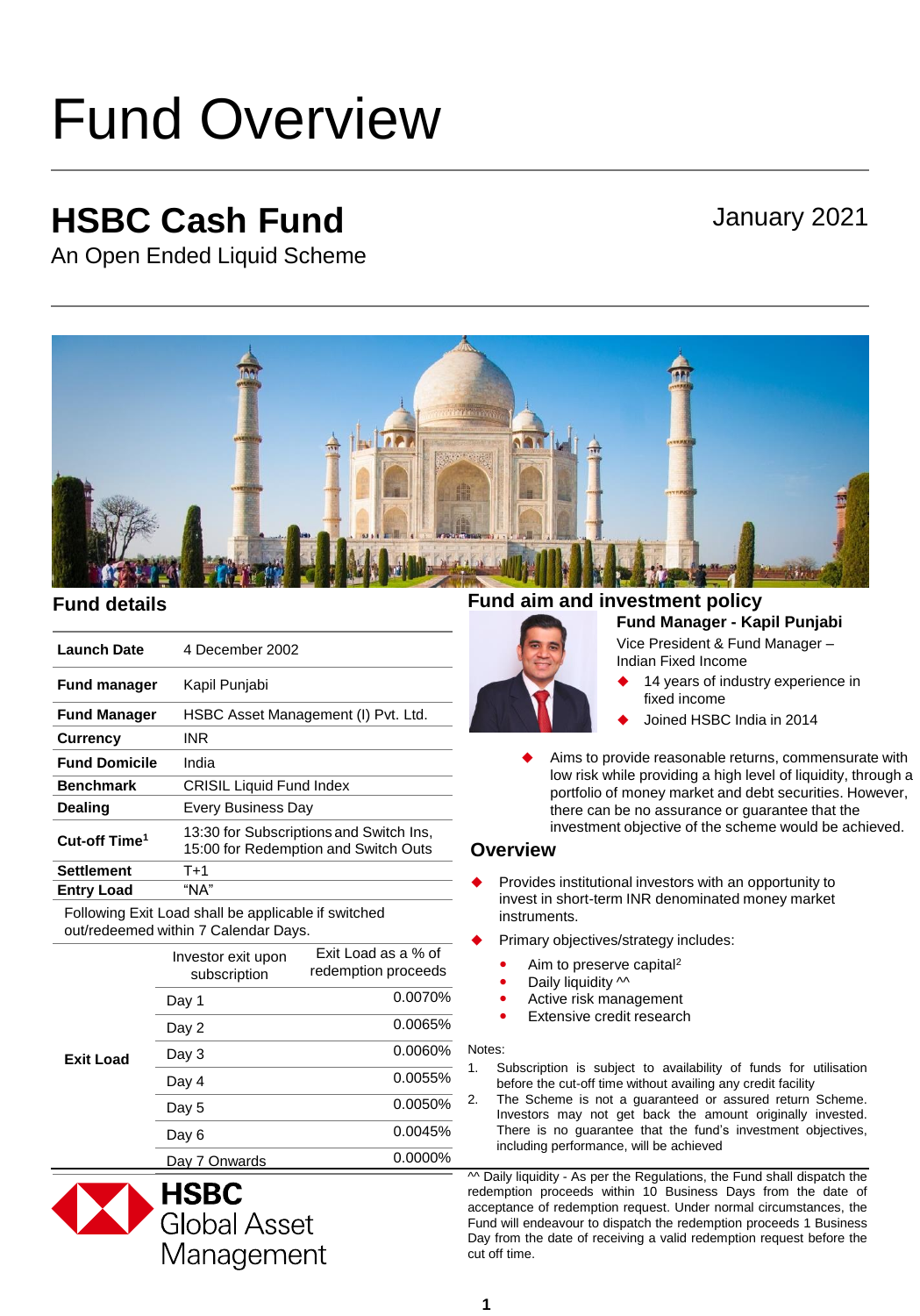#### **Portfolio characteristics**

| Yield to Maturity <sup>2</sup>                  | 3.02%       |
|-------------------------------------------------|-------------|
| Current AUM (~INR m)                            | 31882.8     |
| Current WAM <sup>3</sup>                        | $0.10$ year |
| Maximum WAM <sup>3</sup>                        | 91 days     |
| <b>Maximum Maturity</b>                         | 91 days     |
| Minimum Overnight Liquidity                     | 20%         |
| Maximum Issuer concentration banks/corporates 1 | 10%/5%      |

| <b>Fund Information</b> | <b>Features</b> |
|-------------------------|-----------------|
| <b>Current NAV</b>      | INR 2,022.9546  |
| <b>Settlement Date</b>  | $T + 1^6$       |

| <b>Fund Name</b>                             | <b>Total Expense Ratio (TER)</b><br>(as of 31 December 2020) | <b>Minimum Application</b><br>Amount (Rs) | <b>Minimum Redemption/</b><br><b>Switch Account (Rs)</b> |
|----------------------------------------------|--------------------------------------------------------------|-------------------------------------------|----------------------------------------------------------|
| HCF (Other than<br>Direct plan) <sup>5</sup> | $0.22\%$ <sup>4</sup>                                        | 5.000                                     | 1.000                                                    |
| <b>HCF Direct Plan</b>                       | $0.12\%$ <sup>4</sup>                                        | 5.000                                     | 1.000                                                    |

HSBC Mutual Fund/HSBC Asset Management (India) Private Limited would update the current expense ratios (TER) on its website at least three working days prior to the effective date of the change. Details of such changes can be referred on the following link under the Daily TER section:<https://www.assetmanagement.hsbc.co.in/en/mutual-funds>

Source: HSBC Global Asset Management, data as of 31 December 2020

#### Notes:

1. Subject to change without notice.<br>2. YTM based on investment amour

- 2. YTM based on investment amount<br>3. The Weighted Average Maturity (W
- 3. The Weighted Average Maturity (WAM) of the fund
- 4. TER is annualized and Includes GST on Investment Management fees
- 5. Continuing plans
- 6. As per the local regulations, the fund shall dispatch the redemption proceeds within 10 business days from the date of acceptance of redemption request. Under normal circumstances, the Fund will endeavour to dispatch the redemption proceeds within 1 business day from the date of receiving redemption request.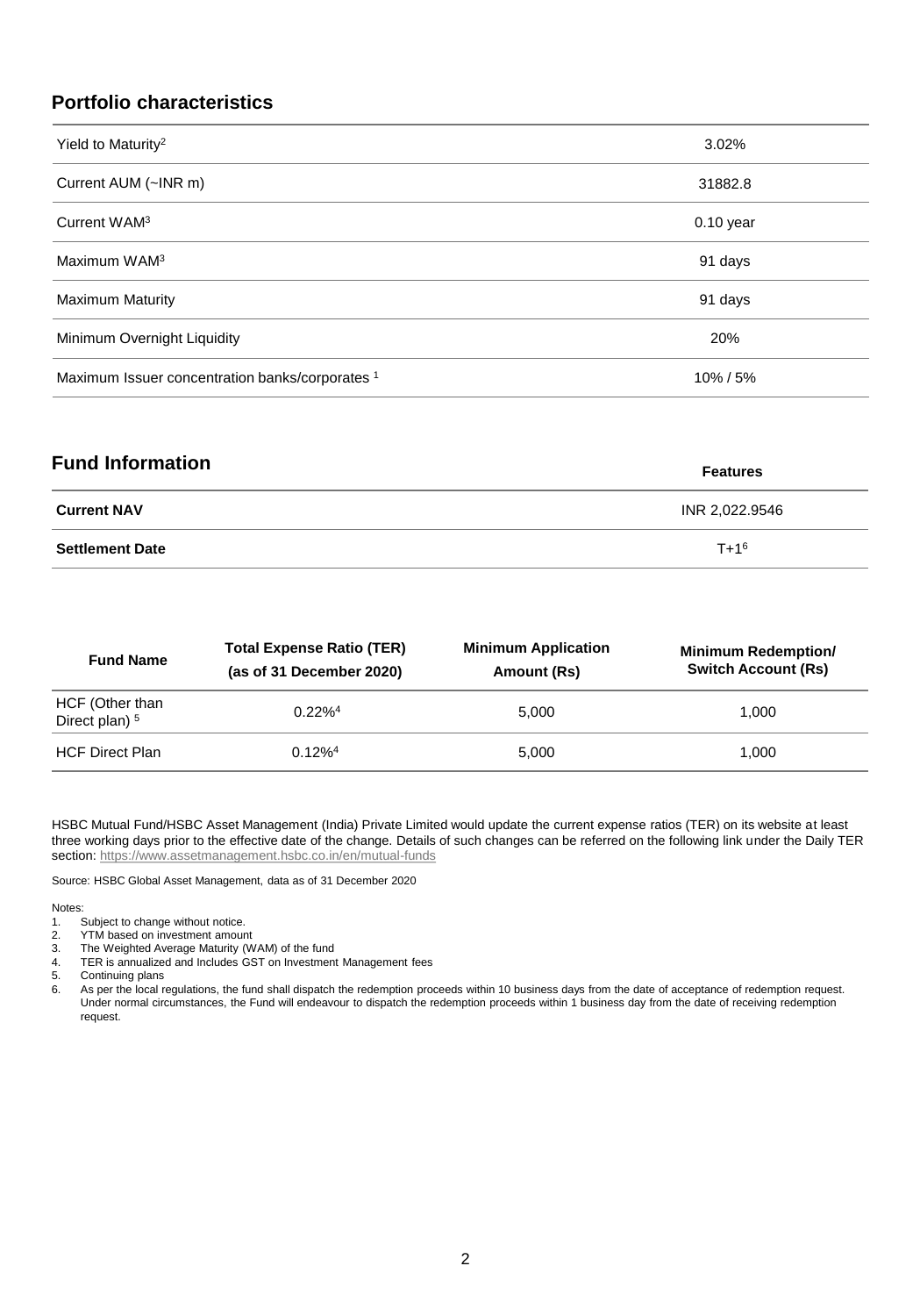#### **Portfolio Compositions<sup>1</sup>**

#### **Credit Quality Mix – local\* credit rating agencies' short-term ratings**

#### **Instrument Mix**



#### **Top 10 issuers/counterparties % NAV**

| 182 DAYS TBILL RED 25-02-2021            | 13.43% |
|------------------------------------------|--------|
| 7% GOVT OF INDIA RED 21-01-2021          | 9.43%  |
| Power Grid Corporation of India          | 6.26%  |
| Bank of Baroda                           | 6.25%  |
| <b>Punjab National Bank</b>              | 6.25%  |
| National Bk for Agriculture & Rural Dev. | 5.17%  |
| <b>Reliance Industries</b>               | 4.70%  |
| National Bk for Agriculture & Rural Dev. | 4.69%  |
| Housing Development Finance Corp         | 4.69%  |
| <b>ICICI Securities</b>                  | 4.68%  |
|                                          |        |

#### **Investment process and team**

Our investment process is active, fundamental and value driven. It combines qualitative top-down analysis of macroeconomic and market dynamics, with structured bottom-up research into individual bond issuers and fixed income securities. While investment decisions are taken locally to ensure focus and accountability, our portfolio managers in India are able to access the expertise and experience of our investment professionals worldwide in order to gain a truly global perspective.

The Fund is managed in India by Kapil Punjabi, who has over 14 years of investment experience. The team in India benefits from the broader HSBC Global Asset Management Liquidity team which manages over USD117.4 billion<sup>2</sup> in money market assets across 11 currencies globally.

Notes:

\* The rating mentioned above refers to the local credit rating in India. The rating criteria and methodology used by Indian local rating agencies may be different from those adopted by most of the established international credit rating agencies. Therefore, the Indian local credit rating system may not provide an equivalent standard for comparison with securities rated by international credit rating agencies.

1. Subject to change without notice.

2. Data as at June 2020

Source: HSBC Global Asset Management, All data as on 31 December 2020 except otherwise mentioned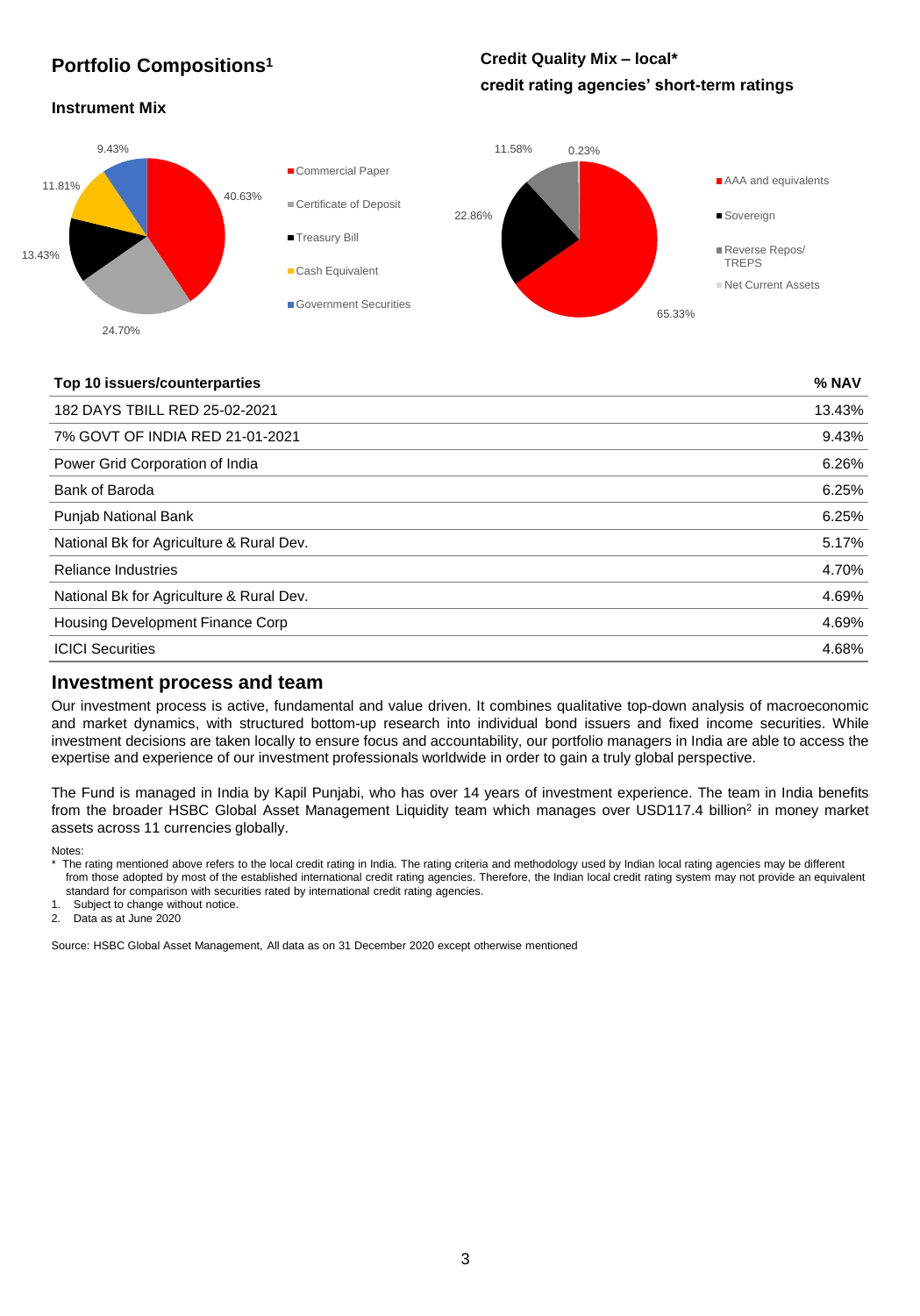#### **Lump sum investment performance**

| <b>Funds Managed by Kapil Punjabi (Total Schemes Managed 7)</b> |        |        |                                                      |         |        |         |        |                              |        |                          |        |                                         |                        |        |          |
|-----------------------------------------------------------------|--------|--------|------------------------------------------------------|---------|--------|---------|--------|------------------------------|--------|--------------------------|--------|-----------------------------------------|------------------------|--------|----------|
| <b>HSBC Cash Fund 1</b>                                         |        |        |                                                      |         |        |         |        |                              |        | $\overline{a}$           |        |                                         |                        |        |          |
| <b>Fund / Benchmark</b>                                         |        | 7 Days |                                                      | 15 Days |        | 30 Days | 1 Year |                              |        | 3 Years                  |        | 5 Years                                 | <b>Since Inception</b> |        | ë        |
| (Value of ₹10,000 invested)                                     | in ₹   | $(\%)$ | Amount Returns Amount Returns Amount Returns<br>in ₹ | $(\%)$  | in ₹   | (%)     | in ₹   | Amount Returns Amount<br>(%) | in ₹   | <b>Returns</b><br>$(\%)$ | in ₹   | ∣Amount∣ Returns ∣Amount∣Returns<br>(%) | in₹                    | $(\%)$ | Date     |
| <b>HSBC Cash Fund</b>                                           | 10.007 | 3.43   | 10.013                                               | 3.16    | 10.024 | 2.89    | 10.401 | 4.00                         | 11.919 | 6.02                     | 13.673 | 6.45                                    | 20.225                 | 7.59   | ÷<br>£,  |
| <b>Scheme Benchmark (CRISIL</b><br>Liquid Fund Index)           | 10.007 | 3.62   | 10.016                                               | 3.58    | 10.027 | 3.34    | 10.461 | 4.60                         | 12.027 | 6.34                     | 13.790 | 6.63                                    | 20.261                 | 7.61   | Dec<br>Ò |
| <b>Additional Benchmark</b><br>(CRISIL 91 Dav T-Bill Index)     | 10,010 | 5.00   | 10.015                                               | 4.12    | 10.027 | 3.31    | 10.450 | 4.49                         | 11.905 | 5.98                     | 13.545 | 6.25                                    | 19,600                 | 7.24   | Ñ        |

Past performance may or may not be sustained in the future.

The said Fund is managed by Kapil Punjabi Effective (14 March 2014)

#### **Funds Managed by Kapil Punjabi (Total Schemes Managed 7)**

| <b>HSBC Overnight Fund 2</b>                           |           |                          |           |                |           |                       |                        |                       |               |
|--------------------------------------------------------|-----------|--------------------------|-----------|----------------|-----------|-----------------------|------------------------|-----------------------|---------------|
| <b>Fund / Benchmark</b><br>(Value of ₹10,000 invested) | 1 Year    |                          |           | 3 Years        |           | 5 Years               | <b>Since Inception</b> |                       | Ξ<br>ဒ္ဓ<br>Õ |
|                                                        | Amount in | <b>Returns</b><br>$(\%)$ | Amount in | Returns<br>(%) | Amount in | <b>Returns</b><br>(%) | Amount in              | <b>Returns</b><br>(%) | ğ<br>o        |
| <b>HSBC Overnight Fund</b>                             | 10,330    | 3.29                     | <b>NA</b> | <b>NA</b>      | <b>NA</b> | <b>NA</b>             | 10,652                 | 3.99                  | we.<br>ន      |
| Scheme Benchmark (CRISIL Overnight<br>Index)           | 10.342    | 3.41                     | <b>NA</b> | <b>NA</b>      | <b>NA</b> | <b>NA</b>             | 10.678                 | 4.15                  | $\circ$       |
| Additional Benchmark (Nifty 1D Rate Index)             | 10,342    | 3.41                     | <b>NA</b> | <b>NA</b>      | <b>NA</b> | <b>NA</b>             | 10,678                 | 4.15                  |               |

Past performance may or may not be sustained in the future.

The said Fund is managed by Kapil Punjabi Effective (22 May 2019)

Past performance may or may not be sustained in the future. Refer note below.

Pursuant to the circular issued by SEBI on 'Categorization and Rationalization of the Schemes, there has been change in the fundamental attribute(s) of the aforesaid scheme(s) effective Mar 14, 2018.

<sup>1</sup> Pursuant to SEBI circular dated Sept 13, 2012, certain Plans / Options within the schemes have been discontinued to comply with a single plan structure. Since there was no continuous NAV history available for the surviving Plan prior to 19 May 2011, returns since the said date have been considered for calculating performance. The inception date of HSBC Cash Fund however is 4 December 2002.

<sup>2</sup> The said fund has been in existence for more than 1 year but less than 3 years.

The Performance of HSBC Ultra Short Duration Fund (managed by Kapil Punjabi) is not given since the scheme has not completed one year from the date of inception. The performance details provided herein are of other than Direct Plan - Growth Option. Returns on Rs 10,000 are point-to-point returns for the specific time period, invested at the start of the period. The returns for the respective periods are provided as on last available NAV of December 2020 for the respective Schemes. Returns 1 year and Above are Compounded Annualised. Load is not taken into consideration for computation of performance. Different plans shall have a different expense structure. The expenses of the Direct Plan under the Scheme will be lower to the extent of the distribution expenses / commission charged to the Other than Direct Plan. Considering the varying maturities of the close ended schemes, the performance of close-ended schemes is not provided as it is strictly not comparable with that of open ended schemes.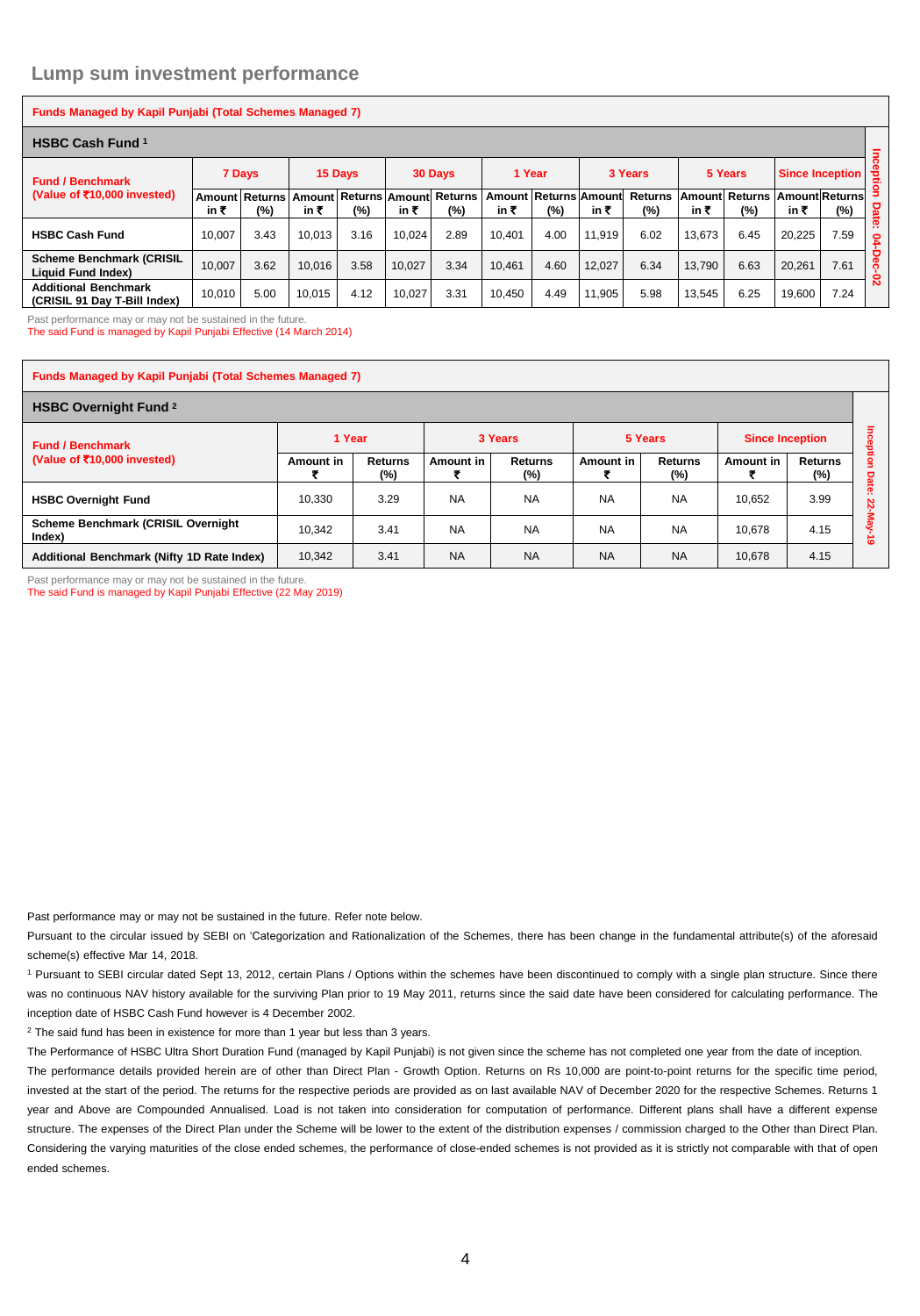#### **Funds Managed by Kapil Punjabi (Total Schemes Managed 7)**

| <b>HSBC Debt Fund</b>                                                |           |                          |           |                       |           |                |                        |                |                   |
|----------------------------------------------------------------------|-----------|--------------------------|-----------|-----------------------|-----------|----------------|------------------------|----------------|-------------------|
| <b>Fund / Benchmark</b><br>(Value of ₹10,000 invested)               | 1 Year    |                          | 3 Years   |                       | 5 Years   |                | <b>Since Inception</b> |                | <b>Pos</b><br>훀   |
|                                                                      | Amount in | <b>Returns</b><br>$(\%)$ | Amount in | <b>Returns</b><br>(%) | Amount in | Returns<br>(%) | Amount in              | Returns<br>(%) | g<br><b>Date:</b> |
| <b>HSBC Debt Fund</b>                                                | 10,961    | 9.58                     | 12,679    | 8.21                  | 14.242    | 7.32           | 34,892                 | 7.16           | $\circ$           |
| <b>Scheme Benchmark (CRISIL</b><br><b>Composite Bond Fund Index)</b> | 11.229    | 12.25                    | 13.172    | 9.59                  | 15.571    | 9.25           | 35.366                 | 7.24           | $\circ$<br>ន      |
| <b>Additional Benchmark (CRISIL 10)</b><br>year Gilt Index)          | 10.926    | 9.23                     | 12.799    | 8.55                  | 14.706    | 8.01           | 30.733                 | 6.41           |                   |

Past performance may or may not be sustained in the future.

The said Fund is managed by Kapil Punjabi Effective (18 February 2019)

| <b>Funds Managed by Kapil Punjabi (Total Schemes Managed 7)</b>    |           |                          |           |                       |           |                       |                        |                          |        |
|--------------------------------------------------------------------|-----------|--------------------------|-----------|-----------------------|-----------|-----------------------|------------------------|--------------------------|--------|
| <b>HSBC Low Duration Fund</b> <sup>3</sup>                         |           |                          |           |                       |           |                       |                        |                          |        |
| <b>Fund / Benchmark</b><br>(Value of ₹10,000 invested)             | 1 Year    |                          | 3 Years   |                       | 5 Years   |                       | <b>Since Inception</b> |                          |        |
|                                                                    | Amount in | <b>Returns</b><br>$(\%)$ | Amount in | <b>Returns</b><br>(%) | Amount in | <b>Returns</b><br>(%) | Amount in              | <b>Returns</b><br>$(\%)$ | Dat    |
| <b>HSBC Low Duration Fund</b>                                      | 10.332    | 3.33                     | 10.727    | 2.37                  | 12.312    | 4.25                  | 16.052                 | 5.97                     | $\sim$ |
| <b>Scheme Benchmark (CRISIL Low</b><br><b>Duration Debt Index)</b> | 10.760    | 7.62                     | 12.560    | 7.91                  | 14.670    | 7.97                  | 19.446                 | 8.49                     |        |
| Additional Benchmark (CRISIL 1 Year<br>T-Bill Index)               | 10,593    | 5.95                     | 12.184    | 6.82                  | 13,853    | 6.74                  | 17.464                 | 7.07                     | ႜ      |

Past performance may or may not be sustained in the future.

The said Fund is managed by Kapil Punjabi Effective (18 October 2014)

Past performance may or may not be sustained in the future. Refer note below.

Pursuant to the circular issued by SEBI on 'Categorization and Rationalization of the Schemes, there has been change in the fundamental attribute(s) of the aforesaid scheme(s) effective Mar 14, 2018.

<sup>3</sup> Pursuant to SEBI circular dated Sept 13, 2012, certain Plans / Options within the schemes have been discontinued to comply with a single plan structure. Since there was no continuous NAV history available for the surviving Plan prior to 1 October 2012, returns since the said date have been considered for calculating performance. The inception date of HSBC Low Duration Fund however is 17 October 2006.

The performance details provided herein are of other than Direct Plan - Growth Option. Returns on Rs.10,000 are point-to-point returns for the specific time period, invested at the start of the period. The returns for the respective periods are provided as on last available NAV of December 2020 for the respective Schemes. Returns 1 year and Above are Compounded Annualised. Load is not taken into consideration for computation of performance. Different plans shall have a different expense structure. The expenses of the Direct Plan under the Scheme will be lower to the extent of the distribution expenses / commission charged to the Other than Direct Plan. The performance data of the scheme(s) managed by the respective Fund Manager which has/have not completed 1 year is not provided. Considering the varying maturities of the close ended schemes, the performance of close-ended schemes is not provided as it is strictly not comparable with that of open ended schemes.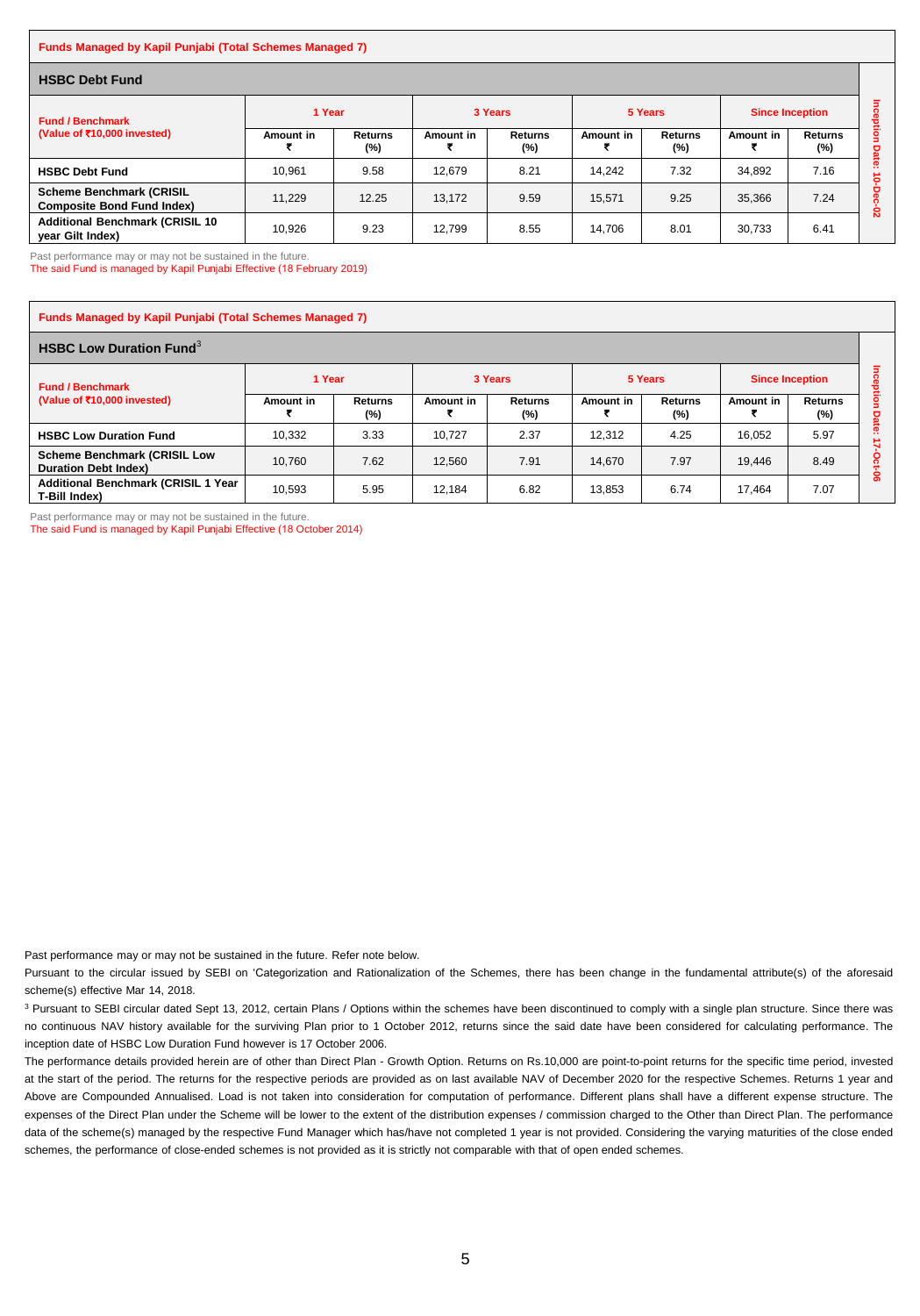#### **Lump sum investment performance**

**Funds Managed by Kapil Punjabi (For Debt Portion) (Total Schemes Managed 7) Funds Managed by Gautam Bhupal (For Equity portion) (Total Schemes Managed 7)**

| <b>HSBC Regular Savings Fund</b>                               |           |                |           |                          |                  |                       |                        |                       |              |
|----------------------------------------------------------------|-----------|----------------|-----------|--------------------------|------------------|-----------------------|------------------------|-----------------------|--------------|
| <b>Fund / Benchmark</b>                                        | 1 Year    |                | 3 Years   |                          | 5 Years          |                       | <b>Since Inception</b> |                       |              |
| (Value of ₹10,000 invested)                                    | Amount in | Returns<br>(%) | Amount in | <b>Returns</b><br>$(\%)$ | <b>Amount in</b> | <b>Returns</b><br>(%) | Amount in              | <b>Returns</b><br>(%) | Inception    |
| <b>HSBC Regular Savings Fund</b>                               | 11.095    | 10.92          | 12.048    | 6.39                     | 14.409           | 7.57                  | 42.768                 | 9.00                  | <b>Date:</b> |
| CRISIL Hybrid 85+15 - Conservative Index<br>(Scheme Benchmark) | 11.419    | 14.15          | 13.317    | 9.99                     | 16.224           | 10.15                 | 40.448                 | 8.64                  | 21<br>╖      |
| Crisil 1 Year T-Bill Index (Standard<br>Benchmark)             | 10.590    | 5.88           | 12.175    | 6.76                     | 13.822           | 6.68                  | 27.185                 | 6.11                  |              |
| Crisil 10 Year Gilt Index (Standard<br>Benchmark)              | 10.923    | 9.23           | 12.793    | 8.56                     | 14.699           | 8.01                  | 26.734                 | 6.00                  |              |

Past performance may or may not be sustained in the future.

The said Fund is managed by Kapil Punjabi Effective (18 February 2019)

The said Fund is managed by Gautam Bhupal Effective (23 July 2019)

**Fund Manager - Neelotpal Sahai (For Equity) Total Schemes Managed - 5 Fund Manager - Ranjithgopal K A (For Equity) Total Schemes Managed - 1 Fund Manager - Kapil Punjabi (For Debt) Total Schemes Managed - 7**

| <b>HSBC Equity Hybrid Fund<sup>4</sup></b>                                               |           |                   |           |                          |          |  |  |  |  |
|------------------------------------------------------------------------------------------|-----------|-------------------|-----------|--------------------------|----------|--|--|--|--|
| <b>Fund / Benchmark</b>                                                                  | 1 Year    |                   |           | <b>Since Inception</b>   |          |  |  |  |  |
| (Value of ₹10,000 invested)                                                              | Amount in | Returns<br>$(\%)$ | Amount in | <b>Returns</b><br>$(\%)$ |          |  |  |  |  |
| <b>HSBC Equity Hybrid Fund</b>                                                           | 11.606    | 16.01             | 13.262    | 13.73                    |          |  |  |  |  |
| Scheme Benchmark (30% of CRISIL Composite Bond Fund Index<br>and 70% of S&P BSE 200 TRI) | 11.682    | 16.77             | 13.738    | 15.57                    | $\infty$ |  |  |  |  |
| <b>Additional Benchmark (Nifty 50 TRI)</b>                                               | 11.614    | 16.09             | 14.000    | 16.57                    |          |  |  |  |  |

**Past performance may or may not be sustained in the future. Refer note below. The said Fund is managed by Neelotpal Sahai Effective (22 October 2018) The said Fund is managed by Ranjithgopal K A Effective (23 July 2019)**

**The said Fund is managed by Kapil Punjabi Effective (18 February 2019)**

#### **Key risks**

**The value of investments and any income from them can go down as well as up and investors may not get back the amount originally invested.** 

- **Credit Risk**: Credit risk or default risk refers to the risk that an issuer of a fixed income security may default (i.e. will be unable to make timely principal and interest payments on the security).
- **Price-Risk or Interest Rate Risk**: As with all debt securities, changes in interest rates may affect the NAV of the Scheme(s) as the prices of securities increase as interest rates decline and decrease as interest rates rise.
- **Liquidity or Marketability Risk**: This refers to the ease with which a security can be sold at or near to its valuation yieldto-maturity (YTM). The primary measure of liquidity risk is the spread between the bid price and the offer price quoted by a dealer.
- **Reinvestment Risk**: This risk refers to the interest rate levels at which cash flows received from the securities in the Scheme(s) are reinvested. The additional income from reinvestment is the "interest on interest" component

For more risk factors check the KIM or visit [https://www.assetmanagement.hsbc.co.in/en/mutual-funds/investor-resources#](https://www.assetmanagement.hsbc.co.in/en/mutual-funds/investor-resources)

Past performance may or may not be sustained in the future. Refer note below.

<sup>4</sup>The said Fund has been in existence for more than 1 year but less than 3 years

The Performance of HSBC Ultra Short Duration Fund (managed by Kapil Punjabi) is not given since the scheme has not completed one year from the date of inception. Past performance may or may not be sustained in the future. Refer note below.

Pursuant to the circular issued by SEBI on 'Categorization and Rationalization of the Schemes, there has been change in the fundamental attribute(s) of the aforesaid scheme(s) effective Mar 14, 2018.

The performance details provided herein are of other than Direct Plan - Growth Option. Returns on Rs.10,000 are point-to-point returns for the specific time period, invested at the start of the period. The returns for the respective periods are provided as on last available NAV of December 2020 for the respective Schemes. Returns 1 year and Above are Compounded Annualised. Load is not taken into consideration for computation of performance. Different plans shall have a different expense structure. The expenses of the Direct Plan under the Scheme will be lower to the extent of the distribution expenses / commission charged to the Other than Direct Plan. The performance data of the scheme(s) managed by the respective Fund Manager which has/have not completed 1 year is not provided. Considering the varying maturities of the close ended schemes, the performance of close-ended schemes is not provided as it is strictly not comparable with that of open ended schemes.